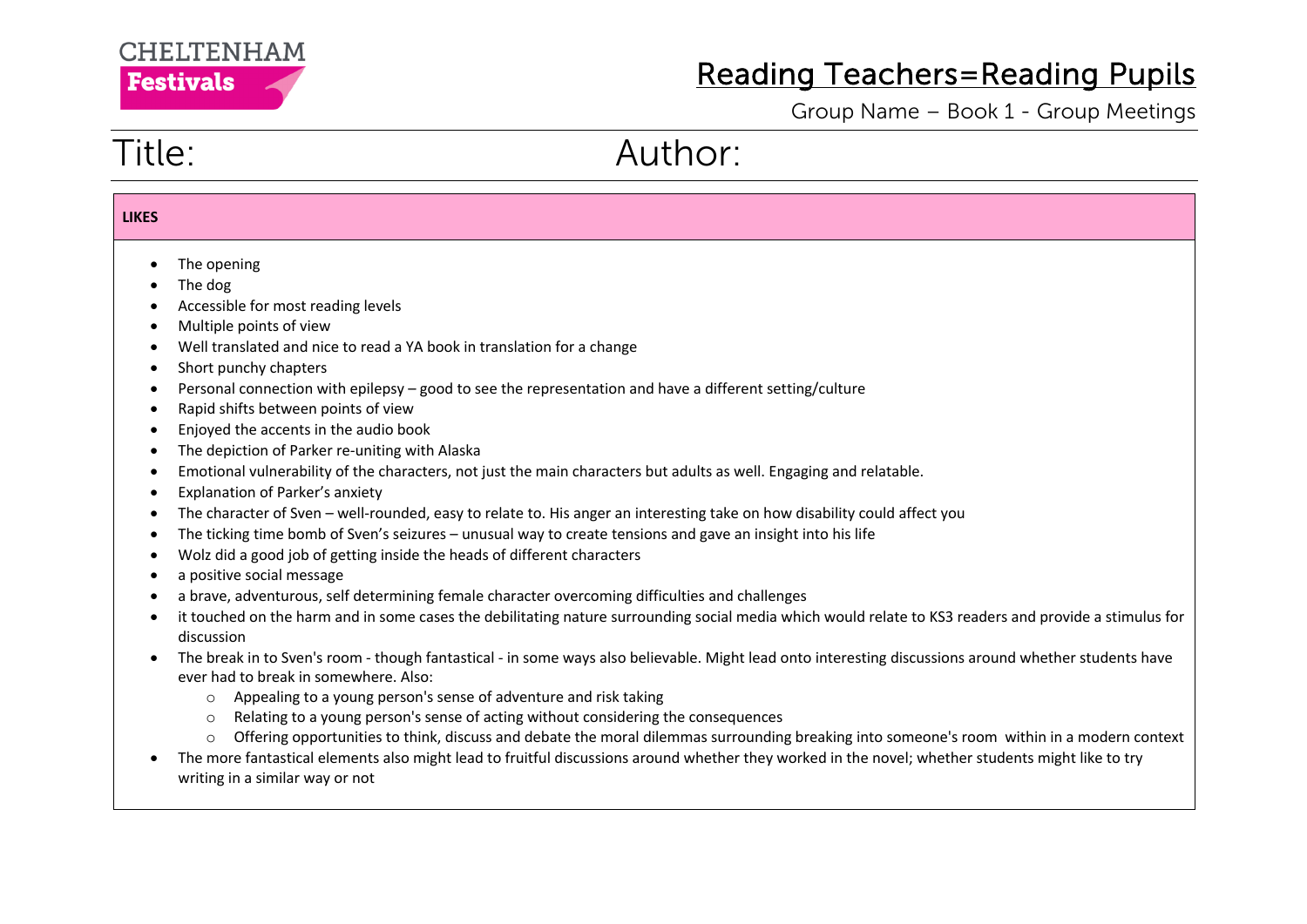### **CHELTENHAM Festivals**

### Reading Teachers=Reading Pupils

Group Name – Book 1 - Group Meetings

### **DISLIKES**

- Didn't like Sven too cold/a bully
- Parker breaking into Sven's room. Not believable/a bit creepy. If a boy was breaking into a girl's room it would definitely be creepy!
- Some unbelievable elements lots of coincidences, triangulating the phones to catch the bad guy, he's the only person in the world with htose trainers etc
- Setting would have liked more sense of Holland as a place and culture. Trying to be too universal?
- Wanted more depth  $-$  a problem with the dual narrative?
- Lacked poetry, too much telling not showing
- Bit twee at times didn't need every single plot element to be tied up neatly with a happy ending
- Enjoyed the first part but it tailed off/became a bit repetitive
- Why make it a romance? Seemed a bit forced and would have preferred just a friendship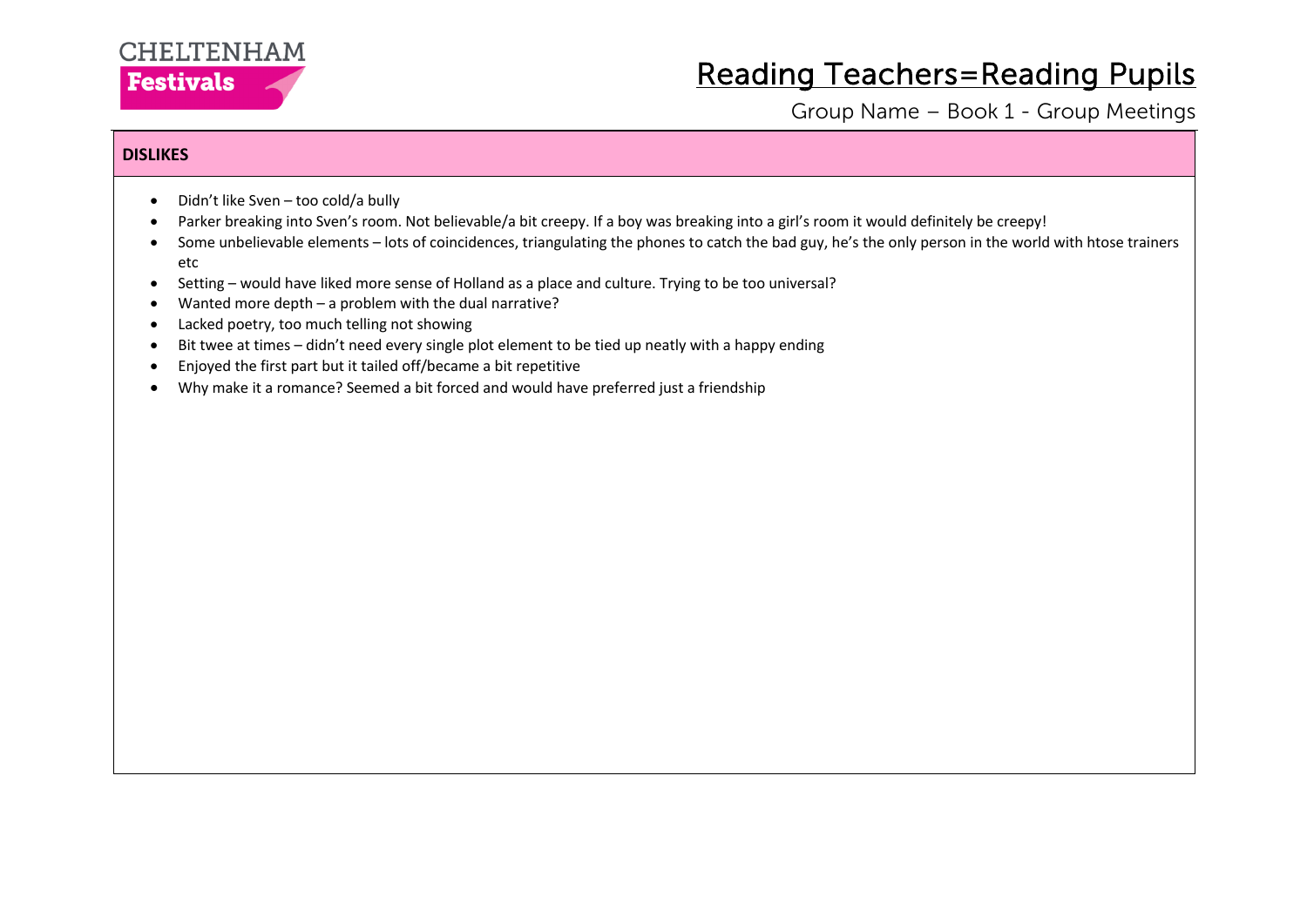

Group Name – Book 1 - Group Meetings

#### **PUZZLES**

- Mentioned that in Parkers family there are 4 children with ADHD why didn't we explore this aspect of Parker more?
- For that many coincidences to be believable it must be quite a small town? But if so, would the robbers stay around?
- Parker going to Sven's bedroom in her balaclava, is she somehow acting out the attack on her parents' shop?
- How come Sven didn't recognise Parker?
- Does the writer have personal experience with epilepsy?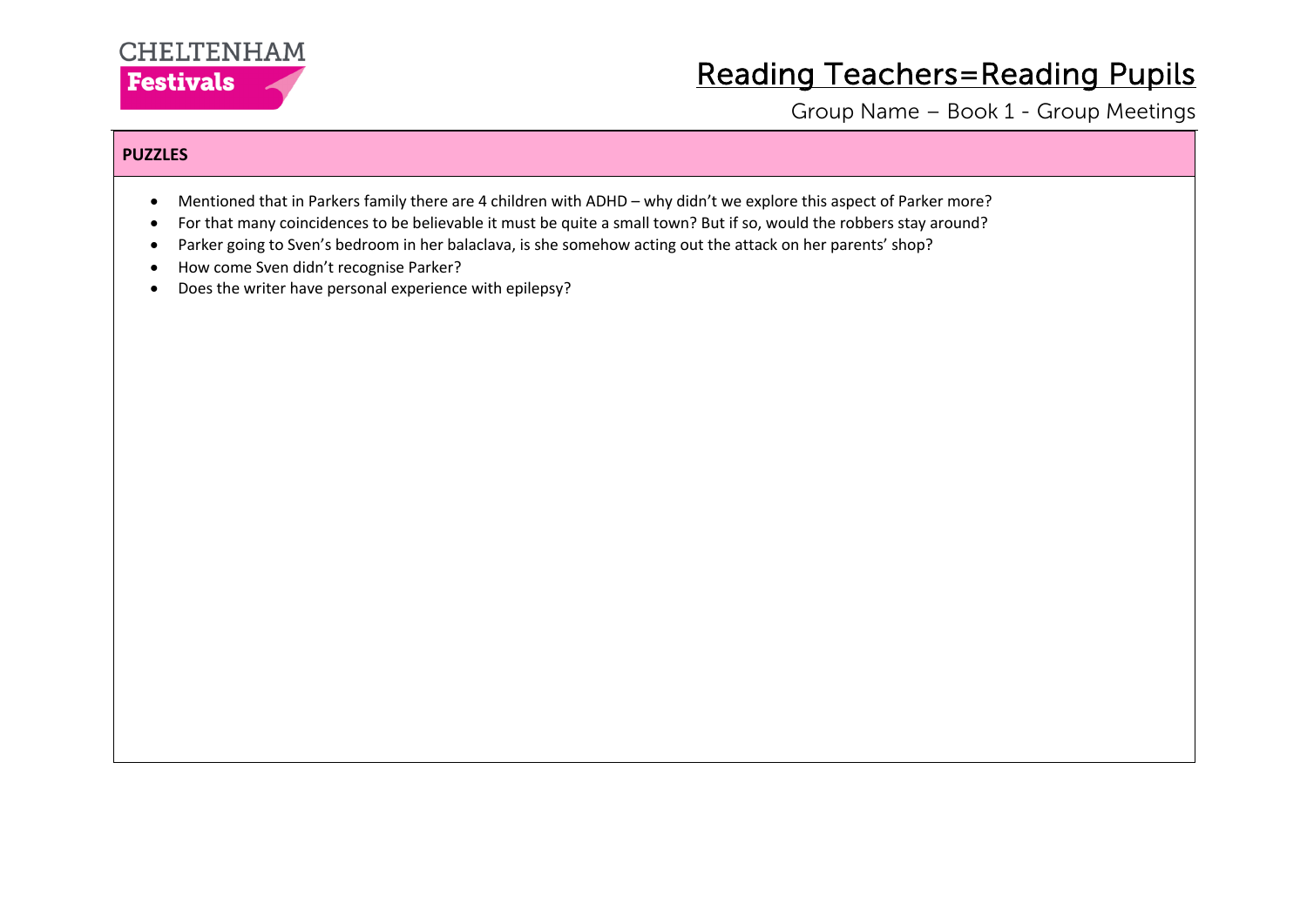

Group Name – Book 1 - Group Meetings

#### **PATTERNS (Within this book and links to other books and real-life experiences)**

#### *Within the novel*

- Links between the narratives same event from different points of view
- Break ins and balaclavas
- How to be safe, but live your life

#### *Real life links*

- Family members with epilepsy
- Anxiety
- Starting a new school, trying to make an impression etc
- Bonds with animals, especially dogs
- People are icebergs a good message for any age group

#### *Links to other books / film*

- Common themes the outsider
- The Boy with the Butterfly Mind by Victoria Williamson preteens with divorcing parents, mental health issues
- Check Mates by Stuart Foster boy with ADHD
- Wonder by RJ Palacio
- Flush: A Biography Virginia Woolf tells the life of Elix=zabeth Barrat Browning from the point of view of her spaniel.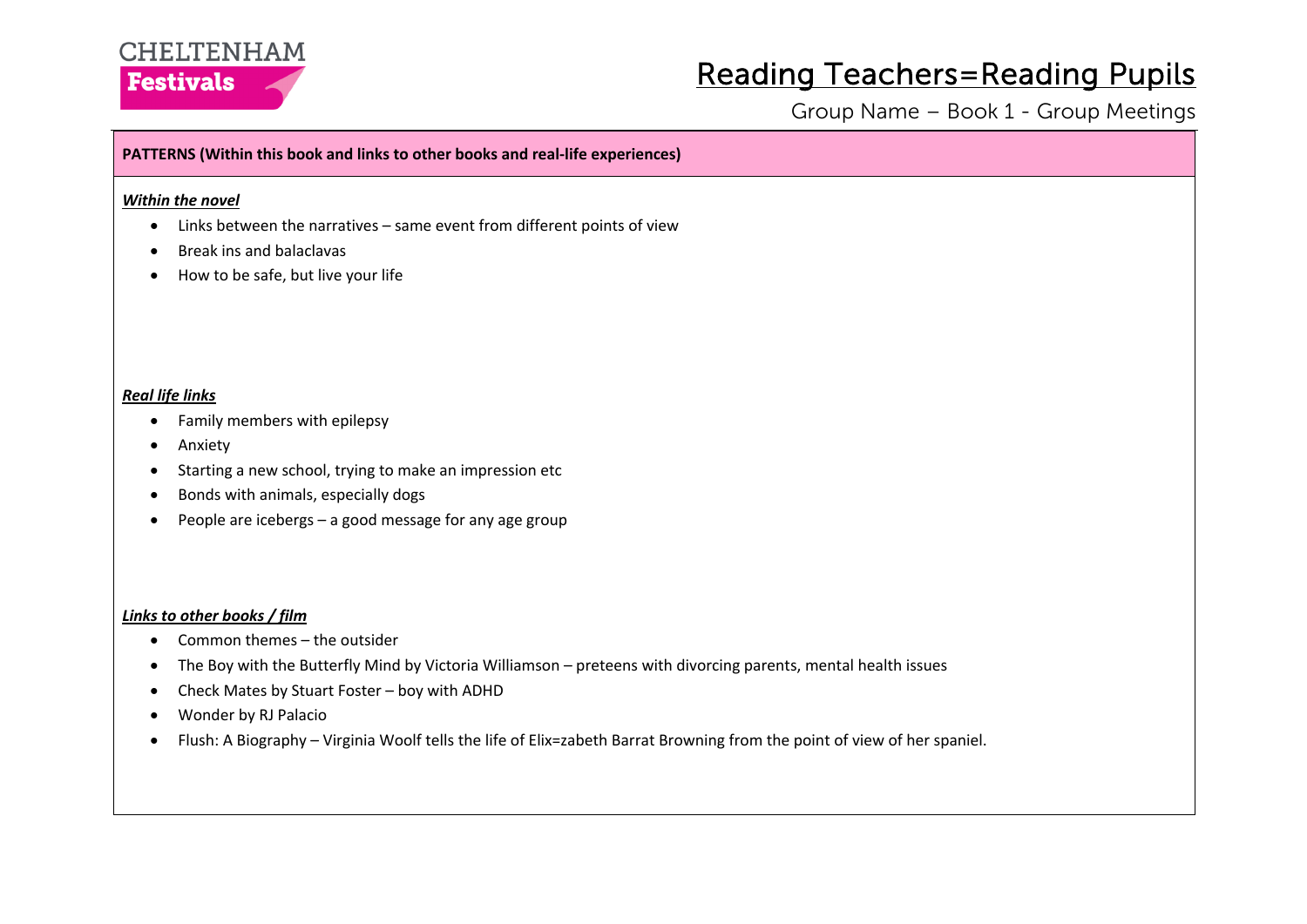

Group Name – Book 1 - Group Meetings

|                                                                                                                                                                                        | <b>HOOKS</b> |  |  |  |  |
|----------------------------------------------------------------------------------------------------------------------------------------------------------------------------------------|--------------|--|--|--|--|
| Dogs/animals<br>$\bullet$<br>Mystery element<br>$\bullet$<br>Friendship story<br>$\bullet$<br><b>Budding romance</b><br>$\bullet$<br>A book for a Y6-7 transition project<br>$\bullet$ |              |  |  |  |  |

#### **READING ALOUD, HAVING IGNITED THEIR CURIOSITY**

•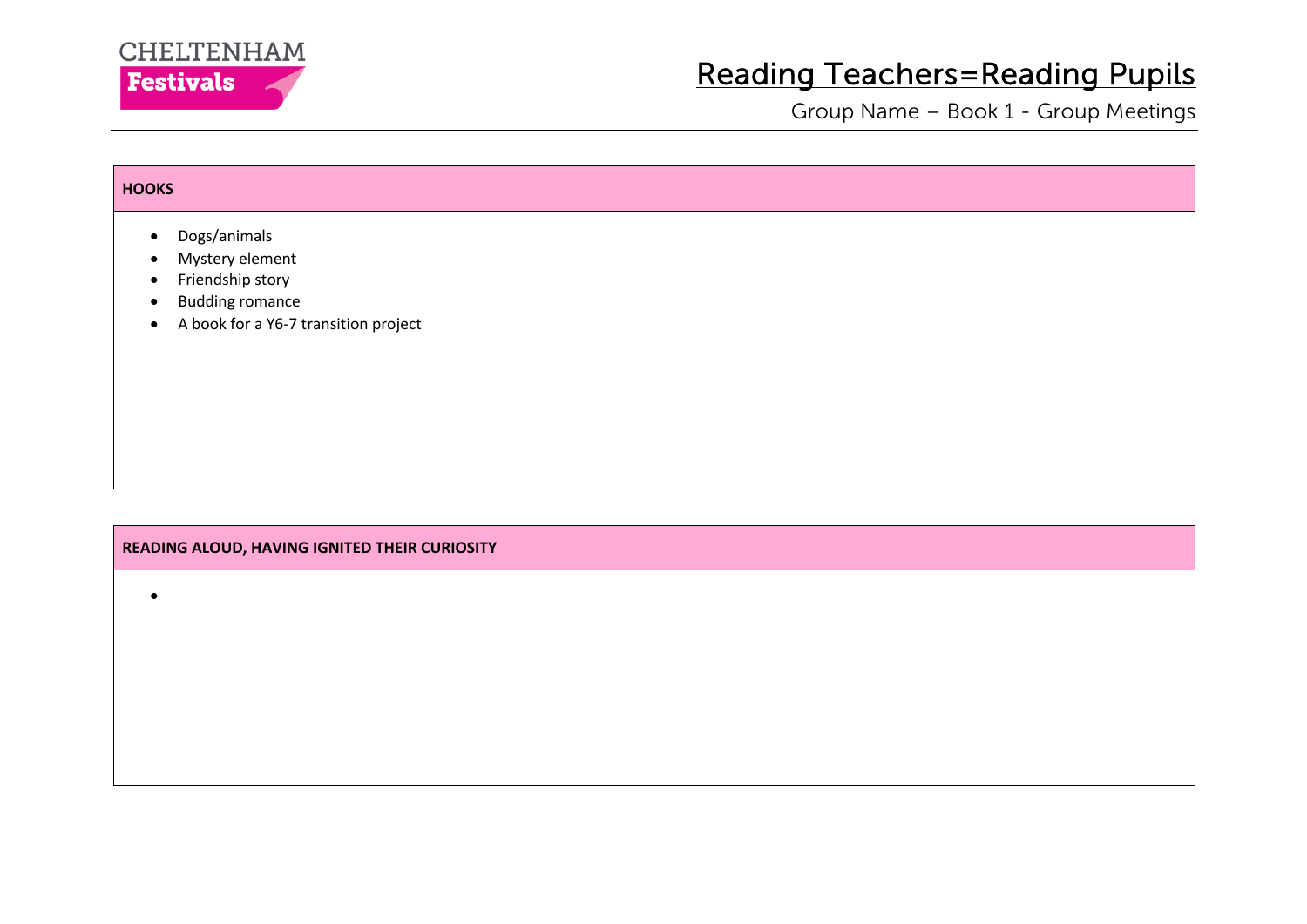

Group Name – Book 1 - Group Meetings

#### **OUTPUTS FOLLOWING READING (ORAL AND WRITTEN)**

- Research and discussion about how humans use animals: pets; assistance animals; school therapy dogs; animals in service.
- Different perspectives were presented really well and may introduce students to a wider repertoire of literary techniques to imitate and use in their own writing. For example:
	- $\circ$  Tell/write about a real-life event that happened to you from a point of view other than your own
	- o Write part of the story from Alaska's point of view
	- o Tell part of the story from the point of view of someone else in 1B
- **•** Extracts for discussion on 'Empathy Day'  $9<sup>th</sup>$  June
- An easy read for a new book club
- Make a video to add to the embarrassing stories 1B share to make Sven feel less alone
- Look at extracts from Virginia Woolf's Flush: A Biography.